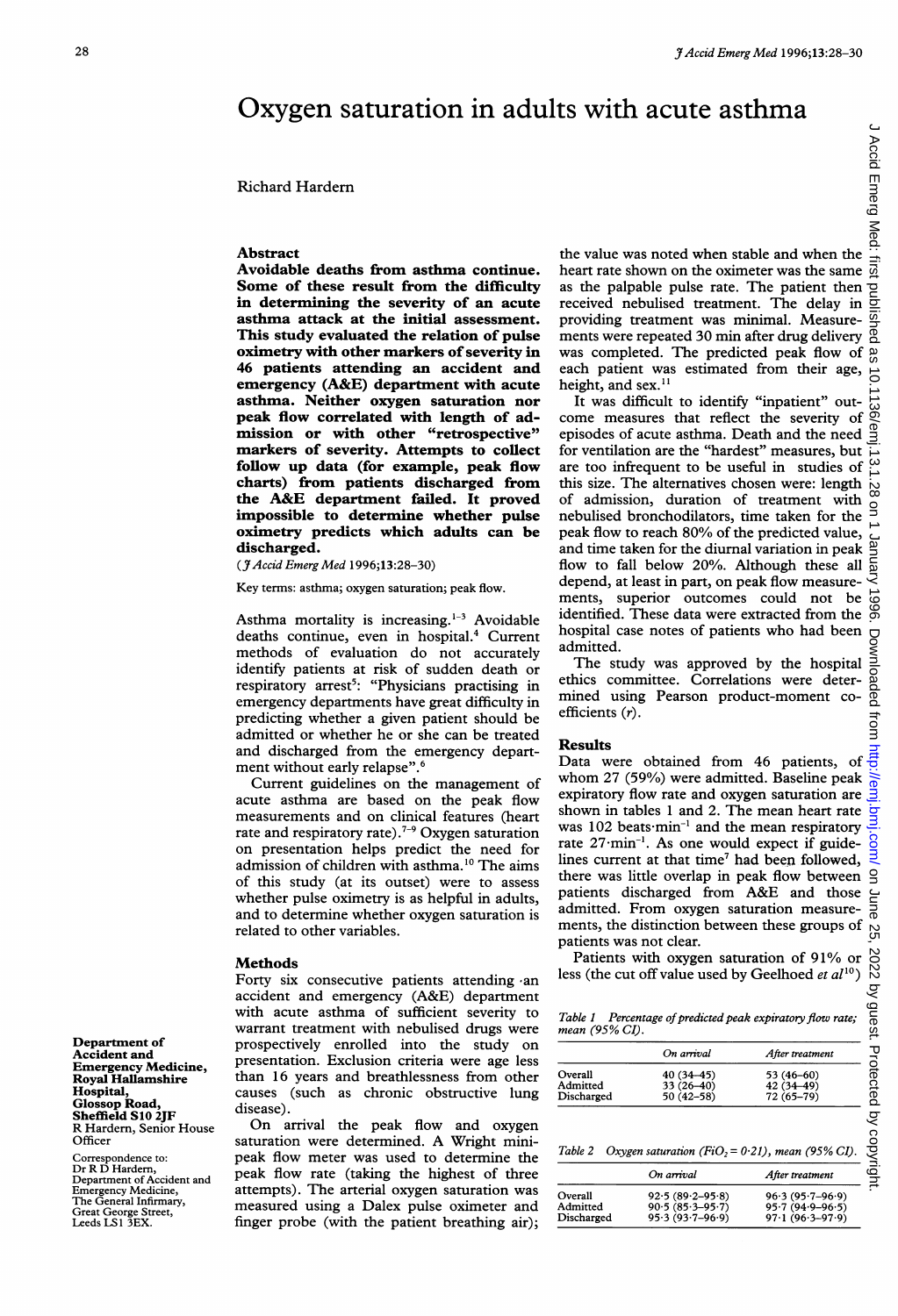|                           | Heart rate | Respiratory rate |
|---------------------------|------------|------------------|
| Pre-treatment saturation  | $-0.199$   | $+0.176$         |
|                           | (0.225)    | (0.370)          |
| Post-treatment saturation | $-0.060$   | $+0.072$         |
|                           | (0.732)    | (0.733)          |
| Pre-treatment % PPF       | $-0.409$   | $-0.325$         |
|                           | (0.007)    | (0.074)          |
| Post-treatment % PPF      | $-0.476$   | $-0.379$         |
|                           | (0.002)    | (0.043)          |

charged [two of eight patients in this group from patients discharged from A&E, it was not were discharged: 95% confidence interval (CI) possible to assess the performance of pulse 3.2–65.1% than those with higher values oximetry at predicting which patients required  $3.2-65.1\%$ ] than those with higher values oximetry at predicting which patients required [11 of 33: 95% CI 18.0 to 51.8%]. The initial admission and which could safely continue [11 of 33:  $95\%$  CI 18 $\cdot$ 0 to 51 $\cdot$ 8%]. The initial admission and whox oxygen saturation of five patients, one of whom treatment at home. oxygen saturation of five patients, one of whom treatment at home.<br>was admitted, was not recorded. It was not The patients in this study were comparable was admitted, was not recorded. It was not The patients in this study were comparable<br>clear whether two patients, both with an initial (as assessed by peak flow) with those attending clear whether two patients, both with an initial (as assessed by peak flow) with those attending oxygen saturation  $>91\%$ , were admitted or A&E departments elsewhere in the United oxygen saturation  $>91\%$ , were admitted or discharged. **Kingdom.**<sup>12</sup> A study with aims similar to ours

beats min<sup>-1</sup> among patients with initial oxygen significant trend for lower oxygen saturation to saturation of  $91\%$  or less, and  $102$  in the other be associated with the need for hospital saturation of 91% or less, and 102 in the other be associated with the need for hospital patients (NS). The mean values of respiratory admission. It was not clear what criteria were patients (NS). The mean values of respiratory admission. It was not clear what criteria were rate and of the "retrospective variables" were used to decide if admission were needed (only higher (suggesting more severe asthma) in the 14 of 276 were admitted). Discharged patients higher (suggesting more severe asthma) in the 14 of 276 were admitted). Discharged patients group with an oxygen saturation of 91% and were not followed up. One cannot justify a group with an oxygen saturation of  $91\%$  and were not followed up. One cannot just below (all between group comparisons were change in clinical practice with these data. below (all between group comparisons were

saturation and heart rate or respiratory rate. There was a significant correlation between easily measured (if not, it would not be initial heart rate and peak flow (before and after practical for A&E use). An index has been initial heart rate and peak flow (before and after practical for  $A\&E$  use). An index has been treatment,  $P = 0.007$  and  $P = 0.002$  respect- devised which uses clinical findings, but this treatment,  $P = 0.007$  and  $P = 0.002$  respectively) (table 3.)<br>Table 4 shows the correlation between the Peak flow is thought to be more accurate than

"presentation variables" (heart rate, respir- clinical assessment in determining the severity of atory rate, oxygen saturation, and per cent acute asthma (unless there are signs of life predicted peak flow rate) and "retrospective threatening asthma such as cyanosis); symptoms predicted peak flow rate) and "retrospective threatening asthma such as cyanosis); symptoms variables" (length of hospital admission, and signs disappear despite continuing spiroduration of nebuliser treatment, time taken for metric impairment.<sup>14</sup> Peak flow, however, pro-<br>the peak flow to reach 80% of the expected vides only an approximate guide to the severity peak flow, and time taken for the diurnal of acute asthma. Gas exchange abnormalities, variation in peak flow to fall below 20%). The mainly the result of small airway pathology clinical finding at presentation most strongly or ventilation/perfusion mismatch, cannot be clinical finding at presentation most strongly or ventilation/perfusion mismatch, cannot be associated with length of admission was the inferred from the degree of impairment in air respiratory rate, though this did not reach flow rates, which reflect large airway calibre.<sup>15 16</sup> respiratory rate, though this did not reach flow rates, which reflect large airway calibre.<sup>15 16</sup> statistical significance ( $P = 0.140$ ). The initial Arterial oxygen saturation determination by statistical significance ( $P = 0.140$ ). The initial respiratory rate was the variable most strongly pulse oximetry is easily carried out, comfortable, associated (again non-significantly) with the and non-invasive.<sup>17-20</sup> When used to monitor duration of nebuliser treatment, with the time patients with respiratory distress, a close corduration of nebuliser treatment, with the time patients with respiratory distress, a close cor-<br>taken for the peak flow to reach 80% of the relation between oximetric and measured taken for the peak flow to reach 80% of the

Table 4 Correlations between variables measured on arrival and those measured after admission (data from admitted patients only);  $r$  (P value).

|                           | Length   | Nebuliser | PF > 80  | DV < 20   | or ure<br>saturati |
|---------------------------|----------|-----------|----------|-----------|--------------------|
| Pretreatment saturation   | $+0.006$ | $+0.067$  | $+0.195$ | $+0.123$  | Relia              |
|                           | (0.978)  | (0.756)   | (0.410)  | (0.661)   | are need           |
| Post-treatment saturation | $-0.071$ | $-0.053$  | $+0.018$ | $-0.033$  |                    |
|                           | (0.761)  | (0.821)   | (0.943)  | (0.916)   | too rare           |
| Pretreatment % PPF        | $-0.152$ | $-0.104$  | $-0.251$ | $+0.134$  | measur             |
|                           | (0.470)  | (0.622)   | (0.273)  | (0.619)   |                    |
| Post-treatment % PPF      | $-0.175$ | $-0.120$  | $-0.217$ | $+0.0003$ | studies.           |
|                           | (0.412)  | (0.575)   | (0.345)  | (0.999)   | $\rm The$          |
| Heart rate                | $+0.175$ | $+0.161$  | $+0.207$ | $+0.061$  |                    |
|                           | (0.393)  | (0.432)   | (0.355)  | (0.815)   | asthma             |
| Respiratory rate          | $+0.352$ | $+0.299$  | $+0.400$ | $-0.228$  | often. I:          |
|                           | (0.140)  | (0.214)   | (0.125)  | (0.454)   |                    |

Length = length of admission; Nebuliser = duration of nebulised treatment;  $PF > 80$  = time for<br>peak flow to reach 80% predicted value;  $DV < 20$  = time for diurnal variation in peak flow to fall<br>below 20%.<br>admission or unnec

Table 3 Correlations between clinical findings, percentage expected value, and with the time taken for the of predicted peak expiratory flow rate, and oxygen diurnal variation in peak flow to fall below<br>saturation,  $r(P value)$ . 20%. Neither peak flow values nor oxygen saturation values were correlated significantly with any of the retrospective variables.

### **Discussion**

These data provide new information about the relations between oxygen saturation and other variables in adults with acute asthma. Where = percent of predicted peak flow. Unfortunately they do not help to predict which patients can be discharged. Because it were not significantly less likely to be dis-<br>charged fust charged fust of eight patients in this group from patients discharged from A&E, it was not

The mean initial heart rate was  $108$  has recently been reported.<sup>13</sup> This found a non-<br>rats: min<sup>-1</sup> among patients with initial oxygen significant trend for lower oxygen saturation to

non-significant).<br>No correlation was found between oxygen admit a patient would not only be accurate but No correlation was found between oxygen admit a patient would not only be accurate but<br>turation and heart rate or respiratory rate. would also use indices that can be quickly and

Table 4 shows the correlation between the Peak flow is thought to be more accurate than<br>presentation variables" (heart rate, respir- clinical assessment in determining the severity of vides only an approximate guide to the severity saturation was found.<sup>18</sup> Further studies examining the role of oximetry may yield useful results. One potential avenue is the evaluation of the role of serial assessments of oxygen saturation.

> Reliable "retrospective" measures of severity are needed. Death or the need for ventilation are too rare to be used in single centre studies; other measures are needed as "surrogates" in such studies.

> The decision whether to admit a patient with asthma is one that all A&E staff have to make often. Improving the accuracy of these decisions should remain a priority of emergency medicine